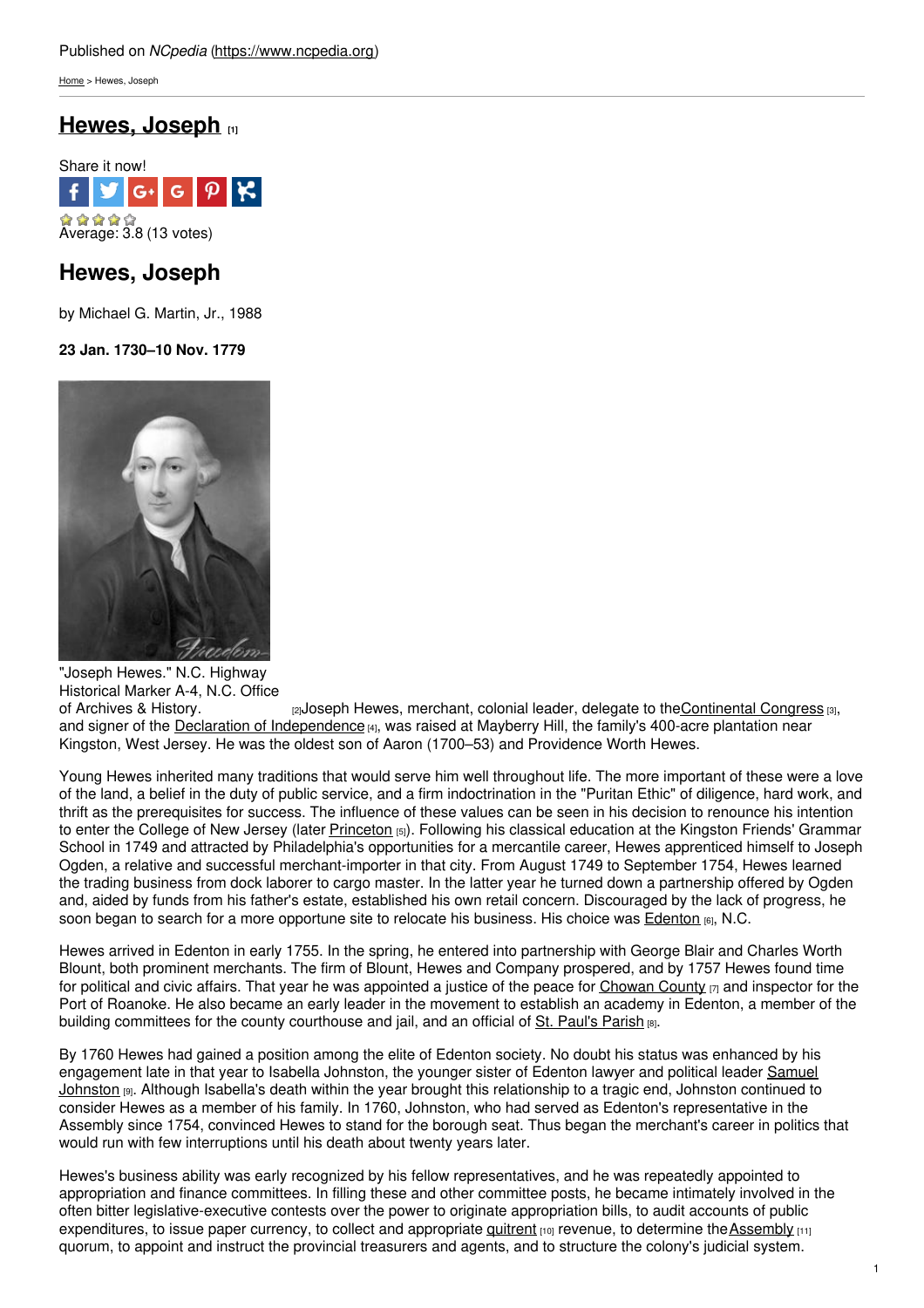Although his service to the colony was exhaustive, Hewes did not neglect the interests of his constituents. From 1760 to 1774 he sponsored local bills to finance construction of a courthouse, church, and academy; to reorganize the town's court and tax system; to improve navigational aids in the Albemarle Sound and Edenton Bay; and to regulate the inspection of exports through the Port of Roanoke.

As the movements towards increased intercolonial cooperation and colonial independence from Britain gathered momentum during the early 1770s, Hewes assumed a place among the [Whig](https://www.ncpedia.org/whig-party) [12] leadership of the colony. On 4 Dec. 1773, the North Carolina Assembly in response to a Virginia resolution created a "Committee of Correspondence." The committee consisted of Hewes, Speaker of the House John Harvey, Jr., [Robert](https://www.ncpedia.org/biography/howe-robert) Howe [13], [Cornelius](https://www.ncpedia.org/biography/harnett-cornelius) Harnett [14], William Hooper, [Richard](https://www.ncpedia.org/biography/caswell-richard-0) Caswell [15], Edward Vail, John [Ashe](https://www.ncpedia.org/biography/ashe-john) [16], and Samuel Johnston. These men would become the "revolutionary high command" of the colony. In the spring of 1774, the committee approved a Massachusetts circular proposing that an intercolonial congress be convened in Philadelphia to formalize opposition to "British tyranny." Forced to meet in extralegal session due to [Governor](https://www.ncpedia.org/martin-josiah) Josiah Martin's [17] refusal to convene a regular meeting, members of the Assembly met in New Bern on 25 August, approved Hewes's report of the Committee of Correspondence, and on 27 August selected Hewes, Caswell, and Hooper as the colony's delegates to the [Continental](https://www.ncpedia.org/history/usrevolution/continental-congress) Congress [18].

Hewes and Hooper arrived in Philadelphia on 14 September. Soon after taking his seat Hewes became acutely aware of the lack of unity among the delegates. On one extreme were the advocates of an uncompromising defense—by force if necessary—of American rights, led by the representatives of Massachusetts, Virginia, and South Carolina. The opposition, led by the representatives of Pennsylvania and New York, argued for reconciliation with the Crown and were willing to recognize a wide latitude of Parliamentary authority over colonial affairs. The majority of the delegates, including those of North Carolina, found themselves somewhere between the two extremes. These moderate Whigs favored reconciliation with Britain, but they also stressed the need for guarantees against further infringements on American liberty. In succeeding weeks the moderates were able to control the tone of the debates and the actions of the Congress. After it adjourned on 26 Oct. 1774, Hewes remained in Philadelphia to renew old friendships and visit relatives. He also traveled to New York on business.

In late November, he returned to Edenton suffering from an "intermittent fever and ague." In all probability Hewes had [malaria](https://www.ncpedia.org/malaria) [19], a disease common in Edenton due to the mosquito-infested swamps surrounding the town. His health also had deteriorated under the effects of the cold weather and heavy work load in Philadelphia. However, his activities in North Carolina from November 1774 to April 1775 allowed little time for rest and recuperation. His mercantile firm, which had been reorganized with Robert Smith as "Hewes and Smith," was valued at £20,000 in 1774; in addition, Hewes owned a shipyard on the bay south of Edenton. While attending to business affairs, he also served on Edenton's Committee of Safety, which was responsible for enforcing the Continental Association in the Port of Roanoke.

By early 1775, the work of the moderate Whigs throughout the colonies for peaceful reconciliation with Britain had suffered massive setbacks. The failure of the Crown to consider the [Declaration](http://www.loc.gov/teachers/classroommaterials/presentationsandactivities/presentations/timeline/amrev/rebelln/rights.html) of Rights and Grievances [20], Parliament's rejection of the conciliatory proposals of Lords North and Chatham, the declaration that a "state of rebellion" existed in Massachusetts, and the ordering of 10,000 additional troops to Boston provided evidence that George III had chosen force to answer colonial complaints. This somber realization was pressed home in late April when news of the battles of Lexington and Concord reached Hewes and the other delegates as they prepared to return to Philadelphia.

When the Continental Congress reconvened, Hewes began to urge North Carolina to strengthen its defenses. To counter [Governor](https://www.ncpedia.org/martin-josiah) Martin  $117$ 's efforts among the colony's [Loyalists](https://www.ncpedia.org/loyalists)  $21$ , Hewes enlisted the aid of Presbyterian  $221$  ministers in Philadelphia. First, a pamphlet was written for distribution to [Highland](https://www.ncpedia.org/highland-scots) Scot  $_{[23]}$  immigrants explaining the work of the Continental Congress. In November 1775, two of the ministers traveled south—with instructions drafted by Hewes—to further stem the tide of Loyalism in North Carolina.

Because of failing health and in order to attend the colony'sThird [Provincial](https://www.ncpedia.org/provincial-congresses) Congress [24], Hewes left Philadelphia six days before the 1 August adjournment of the Continental Congress. His stay in North Carolina, though brief, was marked by participation in the organization of a provincial government for the colony and in the authorization to raise the colony's quota of Continental troops. On 22 October he rejoined his fellow delegates in Philadelphia. Among his committee assignments during this session, his service on the Naval Board proved to be the most exhaustive and most significant. From November 1775 to February 1776, he served as the board's secretary, keeping its business records and conducting much of its voluminous correspondence. Possibly one of Hewes's most noteworthy achievements on the board was to secure John Paul [Jones's](http://www.navy.mil/navydata/traditions/html/jpjones.html) [25] first commission in the [Continental](http://www.navy.mil/navydata/traditions/html/jpjones.html) Navy [25].

In 1776, King [George](http://www.bbc.co.uk/history/historic_figures/george_iii_king.shtml) III [26]not only rejected the Olive Branch Petition, but also proclaimed the colonies to be in a state of rebellion. This was closely followed by the Congress's authorization for independent governments in each colony. In January 1776 Thomas Paine's incendiary *Common Sense* appeared, and, against Hewes's urgings, was sent to North Carolina for distribution. The following month, Governor Martin's efforts among the Loyalists reached fruition only to be thwarted by patriots at the Battle of [Moore's](https://www.ncpedia.org/moores-creek-bridge-battle) Creek Bridge<sub>[27]</sub>. The final blow to moderate hopes came in March with news of the Crown's prohibitory Act closing colonial ports and placing the colonies under military rule. Hewes stated that "nothing is left now but to fight it out." All hope of reconciliation had vanished and separation from England was now formally debated in the Continental Congress. Hewes's pleas for instructions from North Carolina on the issue of independence were answered on 12 April by the Fourth Provincial Congress meeting at [Halifax](https://www.ncpedia.org/halifax) [28]. The colony's delegates were told "to concur with the delegates of the other colonies in declaring Independency." On 7 June Virginia's Richard Henry Lee introduced the long-awaited resolution, which was approved in final form on 4 July 1776.

Some historians have stated that Joseph Hewes was openly indecisive on the issue of declaring independence from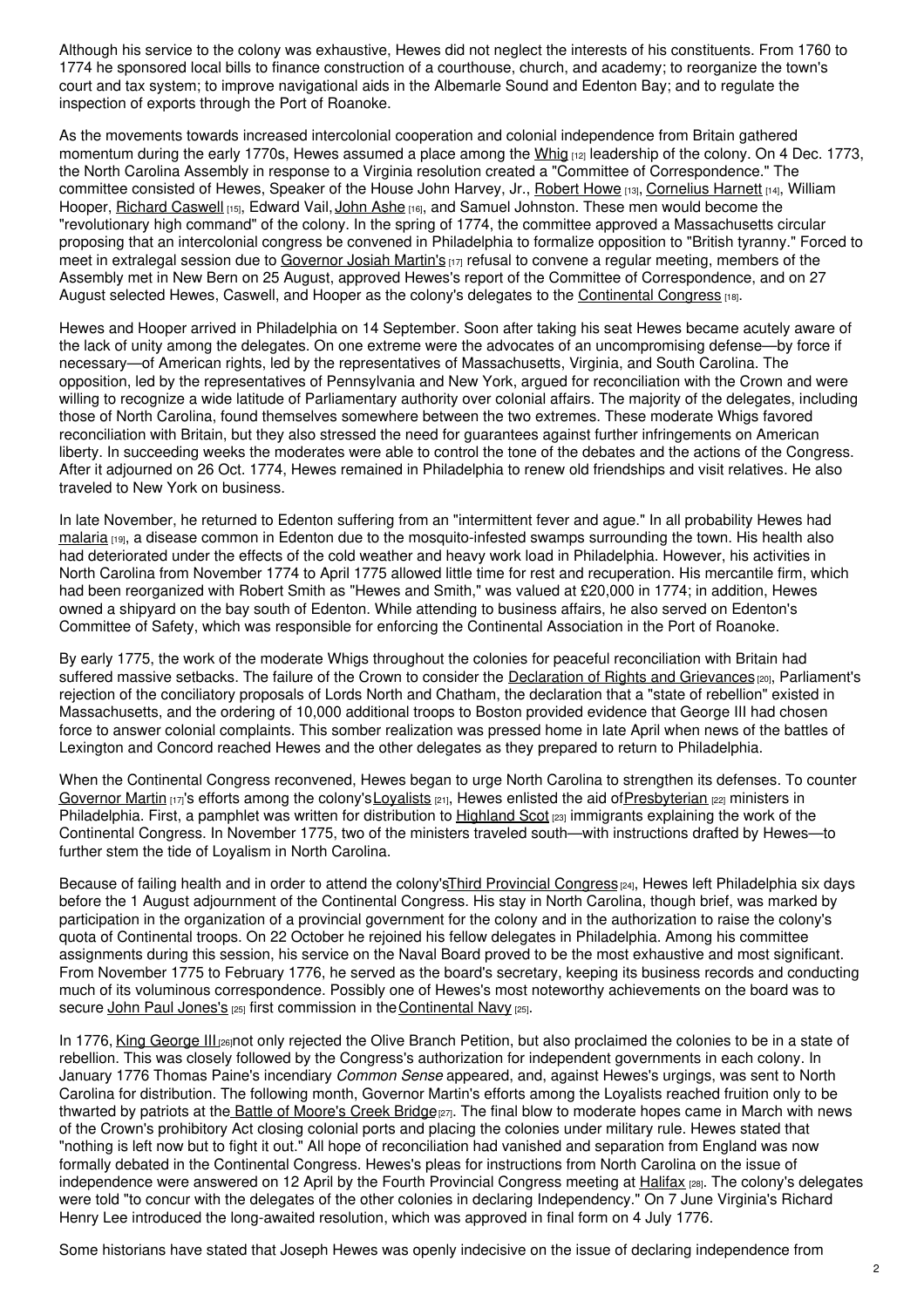Britain. The basis for this assertion lies in John Adams's letter to William Plummer dated 28 Mar. 1813. But records of the Continental Congress, specifically those covering the period from March to July 1776, provide no support for Adams's recollection. Rather, these records, coupled with the writings of other delegates, show Adams to be in error. It has been argued that Adams in his letter to Plummer was recalling the actions of South Carolina's Edward [Rutledge](http://www.sciway.net/hist/governors/erutledge.html) [29] rather than those of Hewes. Whatever the nature of Adams's confusion may have been, Hewes's attitude from March to July 1776 is clear from his correspondence—he supported independence. This decision was made reluctantly, but once made, there was no infirmity of will or allegiance. In March 1776, Hewes became a revolutionary—albeit a reluctant one—but a revolutionary just the same.

Early in August 1776, Hewes left Philadelphia for a much-needed "recess from Publick Employment." For almost a year he had been at work in that city and, from March through July, he had carried the entire work load of the North Carolina delegation alone. His health, already poor, by August had deteriorated to a dangerous degree. He complained of continual headaches, high fevers, and fading vision.

His hoped-for rest had to be postponed, for shortly after returning to Edenton he was elected the borough's representative to the Fifth Provincial Congress. The main concern of this Congress, which met in Halifax during November-December 1776, was the drafting of a state constitution. This proved to be a most divisive process. The "Conservatives," led by Samuel Johnston, [James](https://www.ncpedia.org/biography/iredell-james-sr) Iredell [30], and Hewes, supported a political system based on a strong executive and property qualifications for suffrage and officeholding. In vehement opposition were the "Radicals," led by Willie [Jones](https://www.ncpedia.org/biography/jones-willie) [31] and Thomas Person, who argued for the establishment of a "direct democracy." The constitution, as adopted on 14 December, improved the political position of the lower classes, but far from satisfied either faction. The debates over the document did produce one unfortunate result—an embittered and continuing division in the ranks of North Carolina Whigs.

Following the adjournment of the Provincial Congress, Hewes was able to rest in Edenton for a few months. Late in March 1777, his health had improved to the extent that he was planning to return to Philadelphia and the Continental Congress. That the state's General Assembly would fail to appoint him was never considered. However, when the Assembly convened on 7 April, the previous Conservative-Radical factionalism reappeared in all its bitterness, and the major point of contention became the reappointment of Joseph Hewes as delegate to the Continental Congress. Led by [John](https://www.ncpedia.org/biography/penn-john) Penn [32], the Radicals accused Hewes of plural office-holding, a violation under the new state constitution, and of reaping personal profit from his position as delegate. After many days of emotional debate, Hewes was bypassed and Penn was appointed as delegate. Although this defeat was a harsh one for Hewes, a more significant result may have been the withdrawal of many Conservatives, notably [William](https://www.ncpedia.org/biography/hooper-william) Hooper [33], from politics.

Feeling that his reputation had been unjustly smeared, Hewes retired from public life, refusing in both 1777 and 1778 to stand for Edenton's seat in the General [Assembly](https://www.ncpedia.org/general-assembly) [11]. For two years he devoted his attention to regaining his health and supervising his extensive business affairs. Early in 1779, however, he acceded to popular demand and returned to the General Assembly. Soon after taking his seat, he allowed his name to be placed in nomination as a delegate to the Continental Congress. This time his election was not contested.

Soon after his arrival in Philadelphia, Hewes was appointed to the Treasury and Marine committees, two of the Congress's most important and busiest standing committees. Within a month, he received two additional assignments. By the middle of August 1779, Hewes wrote that he again suffered from severe headaches and by late September he was so ill that he could not walk to Carpenter's Hall. On 29 October, sensing that he could no longer fulfill his duties as delegate, Hewes submitted his resignation. Unable to travel, he remained in Philadelphia hoping that complete rest would restore his strength. However, his health was beyond repair and he died about two weeks later at age forty-nine.

When news of Hewes's passing reached the Continental Congress, the delegates voted to attend the funeral as a body and proclaimed a one-month period of mourning. At 3:00 P.M. on 11 November, a most distinguished gathering met at Hewes's rooming house and escorted the body to Christ's Church for burial. The *[Pennsylvania](http://www.loc.gov/rr/news/18th/617.html) Packet* [34], in its 16 November obituary, paid a deserved tribute to Joseph Hewes and to the devotion to duty which his life exemplified: "His mind was constantly employed in the business of his exalted station until his health, much impaired by intense application, sunk beneath it."

The only known likeness of Hewes is a 1 3/4-inch by 1 5/8-inch miniature painted on ivory by Charles Willson Peale in 1776. The oval portrait was framed as a lady's broach and was a gift from Hewes to Helen Blair, the niece of Isabella Johnston. The miniature is now owned by the U.S. Naval [Academy](http://www.usna.edu/Museum/) Museum [35] in Annapolis, Md.

#### **References:**

Michael G. Martin, Jr., "Joseph Hewes: 'Reluctant Revolutionary'?" (Master's thesis, University of North Carolina, 1969).

### **Additional Resources:**

"Joseph Hewes." N.C. Highway Historical Marker A-4, N.C. Office of Archives & History. [https://www.ncdcr.gov/about/history/division-historical-resources/nc-highway-historical-marker-program/Markers.aspx?](https://www.ncdcr.gov/about/history/division-historical-resources/nc-highway-historical-marker-program/Markers.aspx?sp=Markers&k=Markers&sv=A-4) sp=Markers&k=Markers&sv=A-4 [36] (accessed January 10, 2013).

Search [Results](http://www.learnnc.org/search?phrase=Joseph+Hewes) [37] for "Joseph Hewes" in LearnNC.

Joseph Hewes Papers, 1765-1776 (collection no. 01381-z). The Southern Historical Collection. Louis Round Wilson Special Collections Library. University of North Carolina at Chapel Hill.